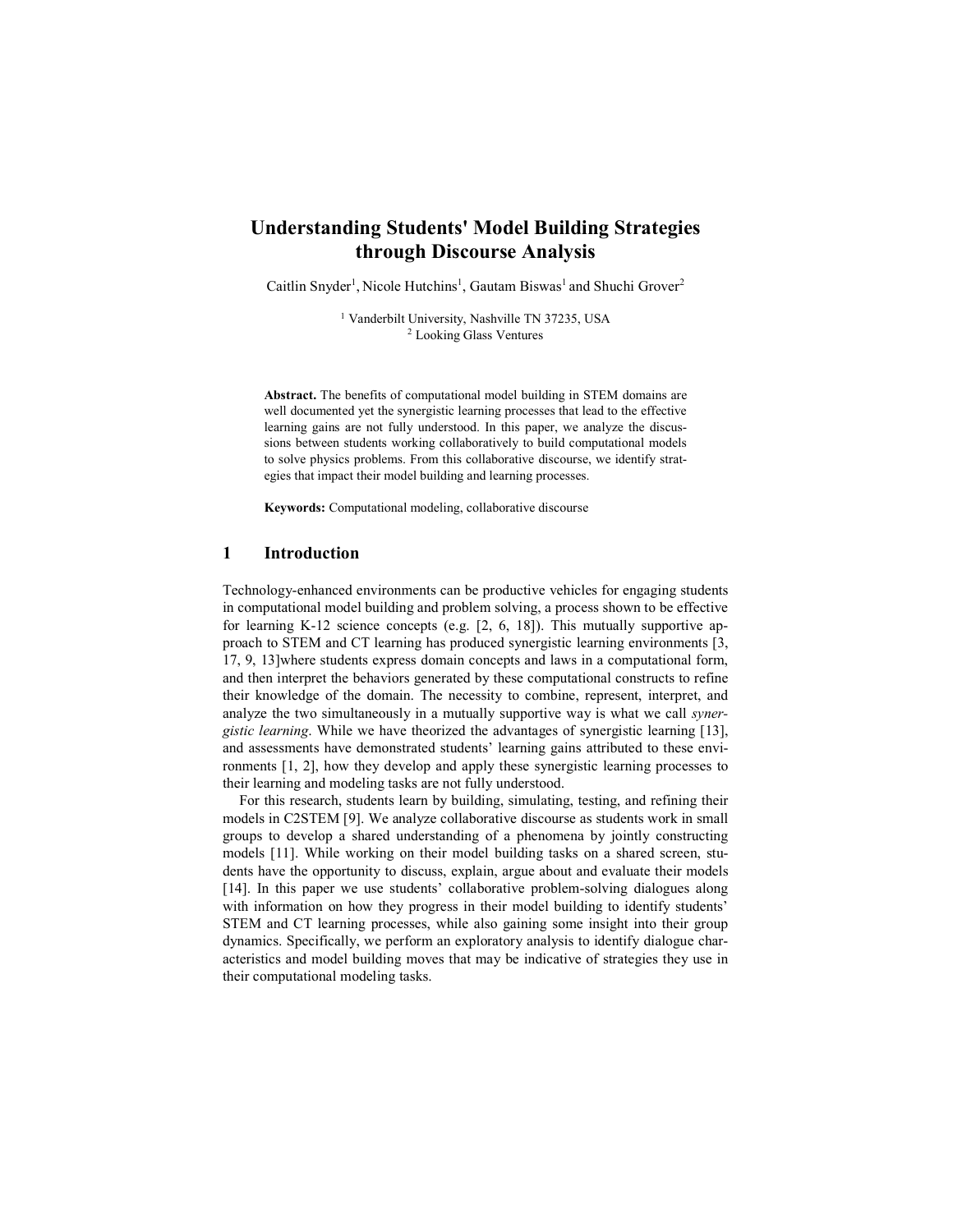## 2 Background

Computational modeling of scientific processes provides an effective framework for learning scientific concepts and practices through computational representations and simulation models, as well as CT practices like those evaluated in [17]. Reciprocally, the concepts and practices emphasized in CT are better contextualized and, therefore, easier to understand and learn when they are situated in domain specific model building, analysis, and problem-solving tasks [4, 13]. Such environments that facilitate synergistic learning have proven to be effective in increasing learning gains in the STEM and CT domains [1, 2, 9]. Our work extends these approaches using a block-based computational modeling environment, C2STEM, equipped with tools aimed at scaffolding the learning of STEM and CT. These tools include a domainspecific modeling language (DSML) with physics constructs to help students create dynamic (simulation) models in Physics and control-structure blocks to initialize needed variables (Green Flag) and to program the dynamic behavior changes of each object (the Simulation Step block), aimed at evaluating the step-by-step update of the model via animations and data tools.

 We analyze collaborative student dialogue with a learning and social framework to better understand successful and unsuccessful learning processes building on related work [8,10]. Dialogue is characterized by the domain (Physics or CT) of focus during knowledge construction. Discussion are further characterized by a combination of the ICAP framework [5] and the framework proposed by Weinberger & Fischer [16]. The ICAP framework designates four different modes of learning: Interactive, Constructive, Active and Passive. The Passive mode is characterized by a learner receiving information without visible response, whereas an Active learner responds by manipulating the learned knowledge. Constructive learners add one more step by manipulating the information to construct something new. Interactive learners discuss and construct knowledge with a fellow learner. We incorporate the five different social modes in argumentative knowledge construction from Weinberger & Fischer's framework with the ICAP learner modes to interpret the types of dialogues. The social modes are defined as conflict-oriented consensus building, integration-oriented consensus building, quick consensus building, elicitation, and externalization. The three consensus building modes occur when there is a discussion between learners. Elicitation can lead to a consensus building or a learner may answer their own question. Externalization is a primarily singular mode where one learner is vocalizing what they are doing while the other learner(s) in their group are quiet. We combine these two frameworks by mapping the learning modes to the social modes [15].

#### 3 Methods

We conducted a study with 26 high school sophomore students using C2STEM. The students spent one day a week for 2 months completing a CT training module, 3 kinematics modules: 1D and 2D motion including gravity, and 1 force module. Our curriculum included three types of tasks: instructional, model building, and challenge [9].

2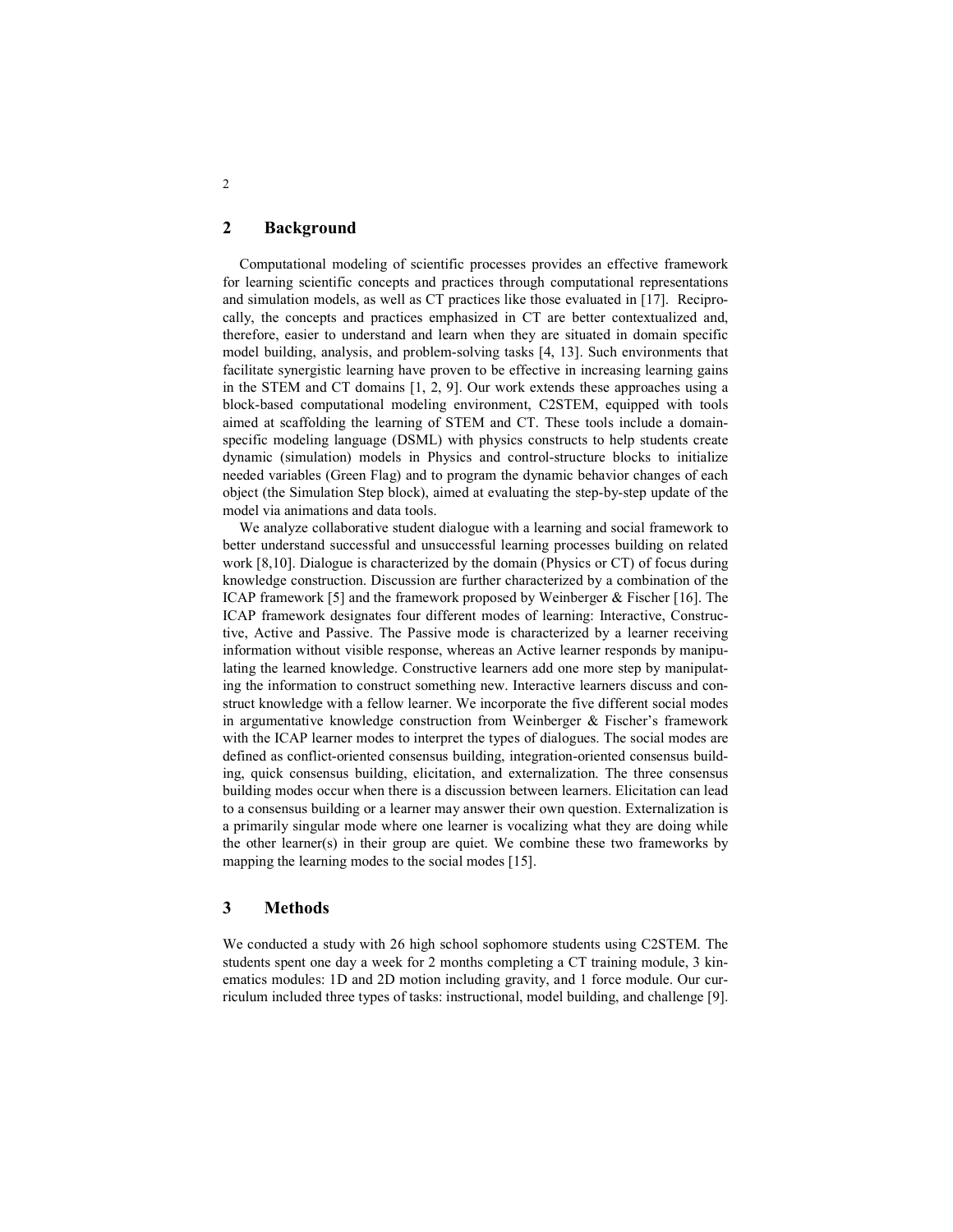We divided the students into 9 different groups, 8 groups had three students per group, and the ninth was a group of 2 students. Each group was instructed to work together on one computer screen to build their models. There was discussion across groups. These were not discouraged and are reported as part of our analysis.

Our data sources are OBS™ screen-capture videos that recorded the students' screens along with the webcam video and audio and model scores on submitted tasks. We focused our qualitative analysis on the 2D motion with constant velocity challenge task. In this module, students modeled a boat crossing a flowing river while stopping at two different islands along the way. Model scores were computed utilizing a pre-defined rubric divided into use of physics and CT constructs in order to evaluate proficiency in each domain separately.

#### 4 Results

Using the collaborative dialogue framework described above for qualitative analysis, we identified 5 predominate problem-solving strategies. Table 1 provides transcript evidence to support our identification of problem-solving approaches. We saw increased performances by groups 2, 4 and 5 over time. Interestingly, Group 2 seemed to have the strongest CT skills from the onset of the curriculum. This group showed gains in Physics (75% to 87.5%) and CT (75% to 90%) performance,. Group 5 started with a high performance in Physics (100%) and maintained that with a 100% on the 2D motion challenge (there was a slight dip in score when they started with 2D motion). We hypothesize this indicates some prior knowledge in Physics. Group 5 did show increases in CT over time (from a 62.5% to 90%). Group 7's Physics and CT performances dropped (from 75% to 25 and 62.5% to 20%, respectively). Groups 6 and 9 scored lower in CT but maintained their performance in Physics. We conjecture this correlates with the common difficulty of translating Physics knowledge to a computational model [13].

| <b>Strategy</b> | G  | <b>Example Ouotes</b>                                                   |
|-----------------|----|-------------------------------------------------------------------------|
| Hardcoding      | 1, | S1: "it goes 5 m/s, but to go 6 meters forward it would be 1.2 seconds. |
|                 | 2  | So we need to figure out, we know the distance we know the time we      |
|                 |    | know the change in distance over the change in time now that will give  |
|                 |    | us the velocity. So $15/1.2$ [calculates it on paper]. 12.5.            |
| Data Tools      | 4, | S10: "So we find x y coordinates and find the slope and then go there   |
|                 | 5  | and there [referencing the islands]                                     |
|                 |    | S11: "So where is this. Wait how do we look at the variables"           |
|                 |    | S9: "Display x and y position"                                          |
| Debugging       | 5  | S12: "just for testing purposes let's make this an if else and put stop |
|                 |    | simulation in the else so once it gets there it should stop moving"     |
| Trial and       | 6, | S22: "just change the velocity to be lower"                             |
| Error           | 8. | S23: "okay we will change that"                                         |
|                 | 9  | S22: "just trial and error, make it -4"                                 |
| Replication/    | 7  | Other group: "Here's the thing, your x velocity should be 5"            |
| Help            |    | S19: "No I think that since the river is 2 you need to add more to it"  |

Table 1. Dialogue Examples of Strategies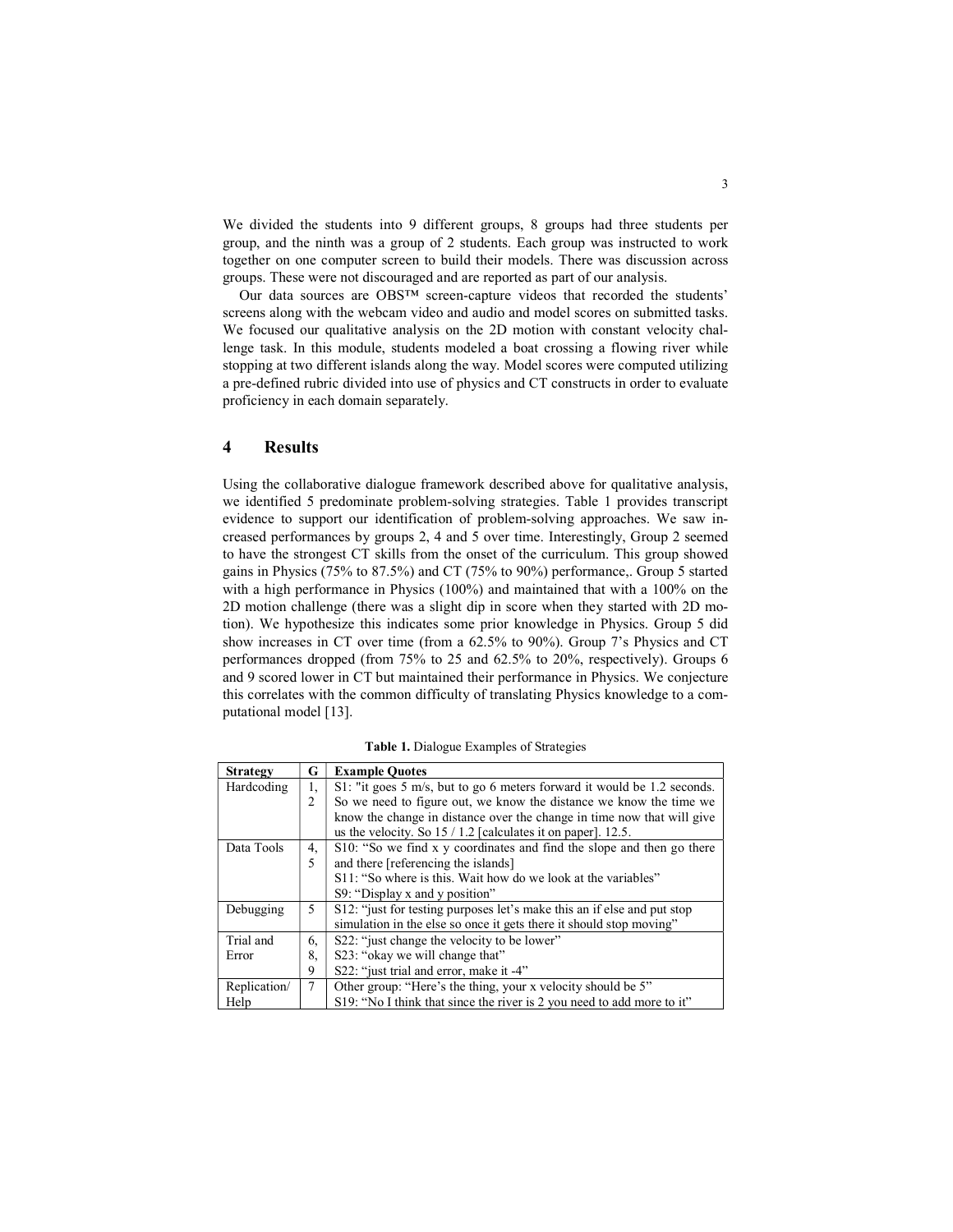### 5 Discussion

The only group to receive lower scores in Physics and CT on this task compared to previous tasks utilized a replication problem solving approach, aiming to copy a solution of another group. This was the only group to engage in constructive externalization, instead of working together or communicating as a team. This group began with a successful strategy (using the data tools) but were unable to interpret the physics calculations. We conjecture that confidence in knowledge application or abilities to translate gained Physics knowledge to a more challenging computational model may have caused this decline as the group elected to seek help elsewhere.

 The two groups that showed constant Physics scores but decreasing CT scores utilized trial and error or replicating code strategies. These strategies avoid switching between physics and CT. In fact, the groups who did trial and error primarily focused on the computational model and did not attempt to utilize physics concepts like the kinematics equations to solve the problem. Alternately, Group 8 utilized a combination of trial and error and the data tools. The combination of one unsuccessful strategy, trial and error, with a successful strategy, data tool use, seems to have resulted in neither a loss nor a gain in knowledge construction in both Physics and CT.

 Finally, the groups whose model scores remained constant or increased in physics and CT, based on model scores utilized hardcoding, data tools, and debugging strategies. These strategies show switching of focus between physics and CT understanding. The hard coding of values into the computational model requires some physics knowledge. Utilizing the data tools, students identified initial positions values for use in their physics equations. Debugging strategies required students to interpret their model behaviors using physics constructs and to identify errors in their models. All of these strategies can be considered synergistic learning processes.

## 6 Conclusion

A systematic approach that combines quantitative and qualitative analysis of collaborative, computational model building strategies provides useful information into how students problem solve to learn Physics and CT simultaneously. Through careful evaluation of instances in which both Physics and CT knowledge are needed to build a computational model, successful strategies can be characterized by the use of synergistic processes. For example, when a group implements a combination of strategies such as debugging (a CT strategy [7]) and data evaluation (a Physics strategy [12] and a CT process [17]), this results in increased scores in both domains. Unsuccessful strategies do not exploit synergy between the domains, and lead to drop in performance. Combination of good and bad strategies produce mixed results.

## 7 Acknowledgements

This research is supported by NSF grant #1640199.

4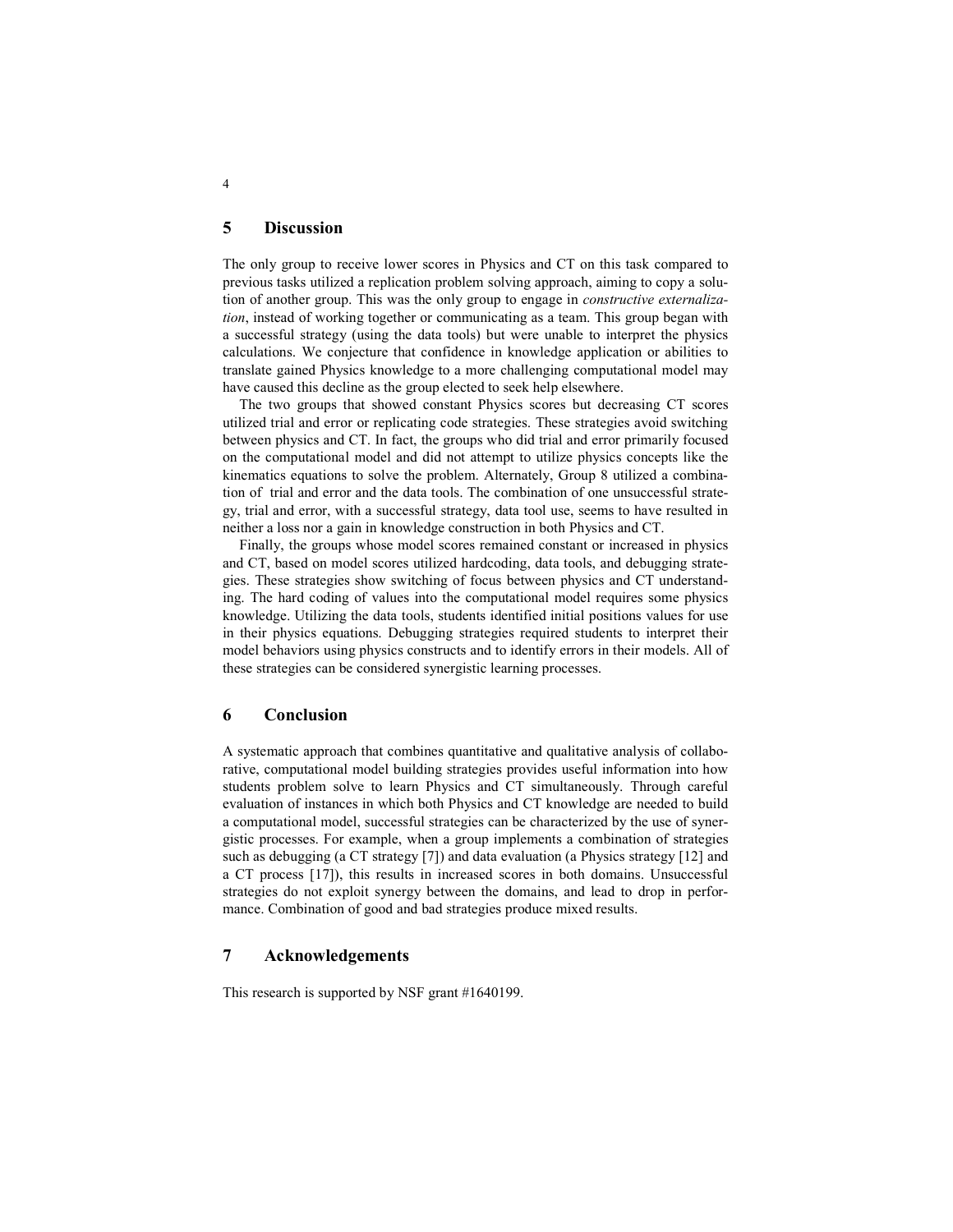#### References

- 1. Basu, S., Biswas, G., & Kinnebrew, J. S. (2017). Learner modeling for adaptive scaffolding in a computational thinking-based science learning environment. User Modeling and User-Adapted Interaction, 27(1), 5-53.
- 2. Basu, S., Biswas, G. & Kinnebrew, J.S. (2016). Using multiple representations to simultaneously learn computational thinking and middle school science. In Thirtieth AAAI conference on Artificial Intelligence (pp. 3705-3711). Phoenix, Arizona, USA.
- 3. Basu, S., Dickes, A., Kinnebrew, J. S., Sengupta, P., & Biswas, G. (2013). CTSiM: A Computational Thinking Environment for Learning Science through Simulation and Modeling. In CSEDU (pp. 369-378).
- 4. Brennan K, Resnick M (2012). New frameworks for studying and assessing the development of computational thinking. Presented at the American Education Researcher Association, Vancouver, Canada.
- 5. Chi, M. T., & Wylie, R. (2014). The ICAP framework: Linking cognitive engagement to active learning outcomes. Educational Psychologist, 49(4), 219-243.
- 6. DiSessa, A. A. (2001). Changing minds: Computers, learning, and literacy. Mit Press.
- 7. Grover, S., & Pea, R. (2018). Computational thinking: A competency whose time has come. In S. Sentance, S. Carsten, & E. Barendsen (Eds.), Computer Science Education: Perspectives on Teaching and Learning, p. 19-38. New York, USA: Bloomsbury.
- 8. Grover, S., Hutchins, N., Biswas, G., Snyder, C. & Emara, M. (2019). Examining Synergistic Learning of Physics and Computational Thinking through Collaborative Problem Solving in Computational Modeling. To be presented at AERA, 2019. Toronto, CA.
- 9. Hutchins, N., Biswas, G., Maroti, M., Ledezci, A., & Broll, B. (2018). A Design-Based Approach to a Classroom-Centered OELE. In International Conference on Artificial Intelligence in Education (pp. 155-159). Springer, Cham.
- 10. Hutchins, N., Biswas, G., Conlin, L., Emara, M., Grover, S., Basu, S., & McElhaney, K. (2018). Studying Synergistic Learning of Physics and Computational Thinking in a Learning by Modeling Environment. 26th International Conference on Computers in Education (ICCE), Manila, Philippines
- 11. Larkin, S. (2006). Collaborative group work and individual development of metacognition in the early years. Research in science education, 36(1-2), 7-27.
- 12. NGSS Lead States. 2013. Next Generation Science Standards: For States, By States. Washington, DC: The National Academies Press.
- 13. Sengupta, P., Kinnebrew, J. S., Basu, S., Biswas, G., & Clark, D. (2013). Integrating computational thinking with K-12 science education using agent-based computation: A theoretical framework. Education and Information Technologies, 18(2), 351-380.
- 14. Sins, P. H., Savelsbergh, E. R., & van Joolingen, W. R. (2005). The Difficult Process of Scientific Modelling: An analysis of novices' reasoning during computer-based modelling. International Journal of Science Education, 27(14), 1695-1721.
- 15. Snyder, C., Hutchins, M., Biswas, G., Emara, M., Grover, S., & Conlin, L. Analyzing Students' Syngergistic Learning Processes in Physics and CT by Collaborative Discourse Analysis. To be presented at CSCL, 2019. Lyon, France.
- 16. Weinberger, A., & Fischer, F. (2006). A framework to analyze argumentative knowledge construction in computer-supported collaborative learning. Computers & education, 46(1), 71-95.
- 17. Weintrop, D., Beheshti, E., Horn, M., Orton, K., Jona, K., Trouille, L., & Wilensky, U. (2016). Defining computational thinking for mathematics and science classrooms. Journal of Science Education and Technology, 25(1), 127-147.